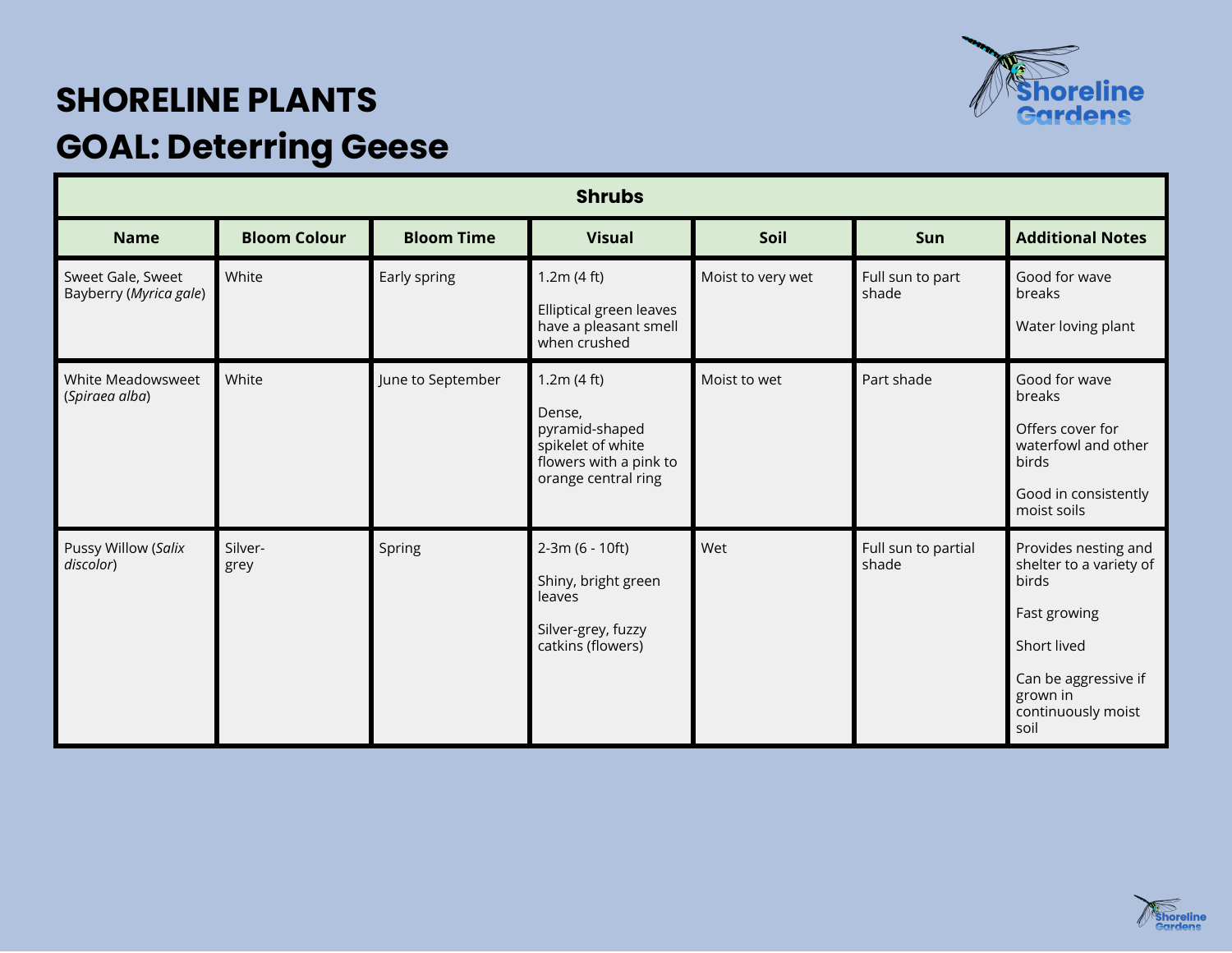| <b>Beaked Willow (Salix</b><br>bebbiana)                  | Yellow-<br>Straw coloured          | Spring                         | 2-3m (6 - 10ft)<br>Catkins appear before<br>dull grey leaves                                                                                  | Wet                                                                    | Full sun to partial<br>shade | Provides nesting and<br>shelter to a variety of<br>birds<br>Fast growing<br>Short lived                                                                          |
|-----------------------------------------------------------|------------------------------------|--------------------------------|-----------------------------------------------------------------------------------------------------------------------------------------------|------------------------------------------------------------------------|------------------------------|------------------------------------------------------------------------------------------------------------------------------------------------------------------|
| Sandbar Willow/<br>Narrow leaved willow<br>(Salix exigua) | Yellow to green<br>brown           | Late spring to early<br>summer | 4m (13 ft)<br>Greyish green leaves<br>Catkins for flowers<br>Helicopter-like fruits<br>are reddish                                            | Dry to wet                                                             | Full sun to part<br>shade    | Provides nesting and<br>shelter to a variety of<br>birds<br>Drought resistant                                                                                    |
| Nannyberry/<br>Sweet Viburnum<br>(Viburnum lentago)       | White                              | May and June                   | 5m (16 ft)<br>Small, showy white<br>flowers in clusters<br>Leaves turn burgundy<br>in fall<br>Blue to black berries<br>in the fall and winter | Wet to moist<br>Can got in a variety of<br>soil types and pH<br>levels | Part shade to full<br>sun    | Good for uptake and<br>removal of excess<br>nutrients from the<br>environment<br>Easy to grow<br>Wide spreading<br>Good for hedgerows                            |
| Smooth Wild Rose<br>(Rosa blanda)                         | Light pink with a<br>yellow centre | June - July                    | 1.5m(5ft)<br>Dense; only a few<br>thorns near the base<br>Bright red rose hips<br>after bloom through<br>the winter                           | Dry to moist                                                           | Full sun to part<br>shade    | Provides shelter for a<br>variety of birds<br>Good for uptake and<br>removal of excess<br>nutrients from the<br>environment<br>Drought resistant;<br>fast growth |

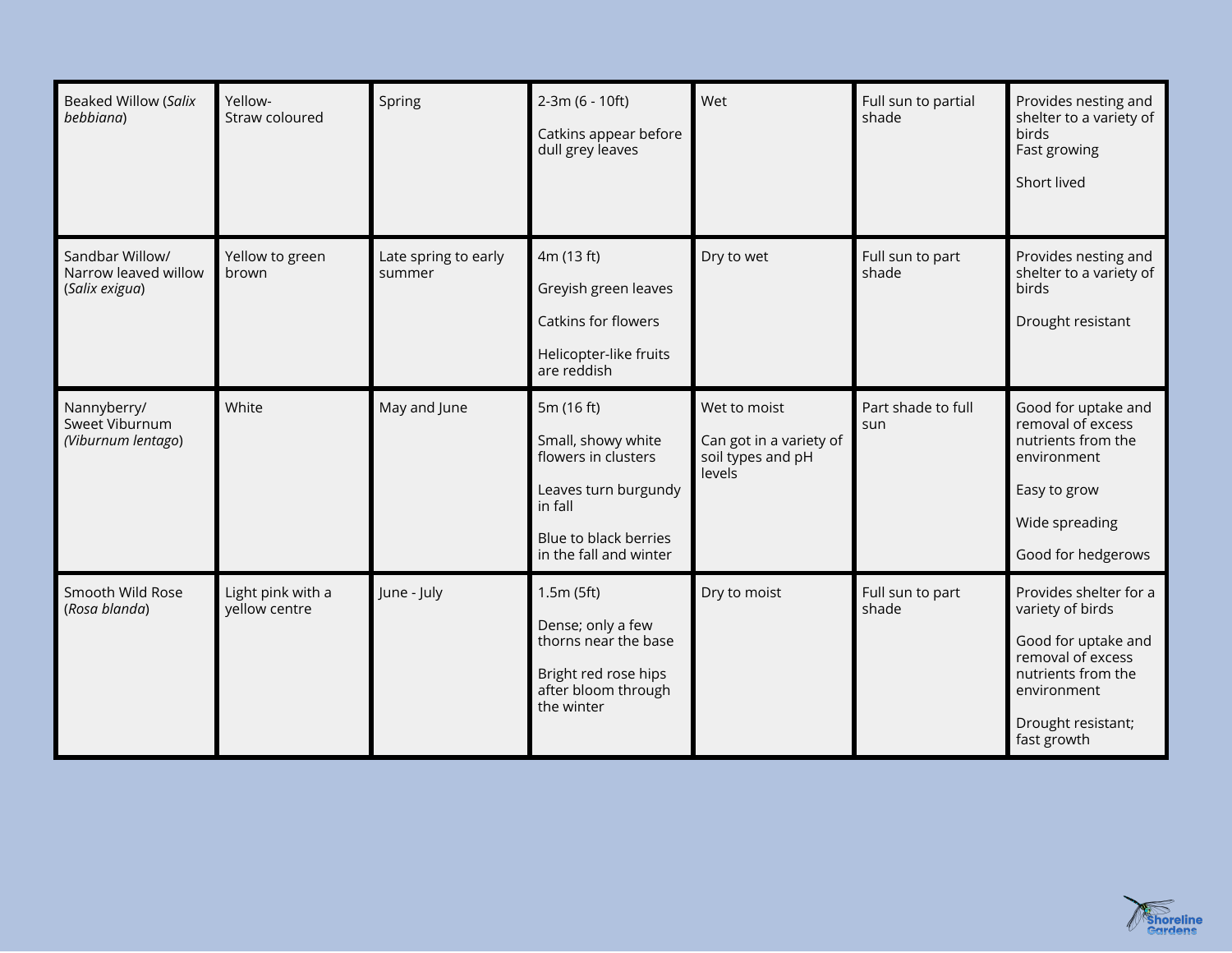| Chokecherry (Prunus<br>virginiana)                      | White                                             | Late spring  | 6-9m (9-30 ft)<br>Dense, cylindrical<br>clusters of white<br>flowers<br>Cherry-like fruit starts<br>red then darkens to<br>purple-black | Dry to moist                                           | Full sun to part<br>shade | Good for use as a<br>hedge row<br>Cold and shade<br>tolerant<br>Can grow to be quite<br>dense<br>Used as shelter by a<br>wild variety of wildlife<br>all winter<br>Browsed by large<br>mammals                                               |
|---------------------------------------------------------|---------------------------------------------------|--------------|-----------------------------------------------------------------------------------------------------------------------------------------|--------------------------------------------------------|---------------------------|----------------------------------------------------------------------------------------------------------------------------------------------------------------------------------------------------------------------------------------------|
| Silverberry/<br>Wolf Willow<br>(Elaeagnus<br>commutata) | Nondes-cript<br>Yellow/ grey                      | June to July | 5m (16 ft)<br>Silvery green leaves<br>Silver-green berries                                                                              | Moist to wet<br>Can grow in a variety<br>of soil types | Full sun to part<br>shade | Tolerant of poor,<br>infertile, alkaline soil;<br>drought<br>Browse for a variety<br>of animals<br>Fast growing and<br>spreading; long<br>lifespan<br>Good for use as a<br>hedge row<br>Transplants well;<br>disease and insect<br>resistant |
| Common Juniper<br>(Juniperus communis)                  | Cones - females<br>cones are dark blue<br>berries | Spring       | 0.5m(1.5 ft)<br>Wide-growing<br>evergreen with<br>blue-green needles                                                                    | Dry                                                    | Full sun                  | Grows in wide mats                                                                                                                                                                                                                           |